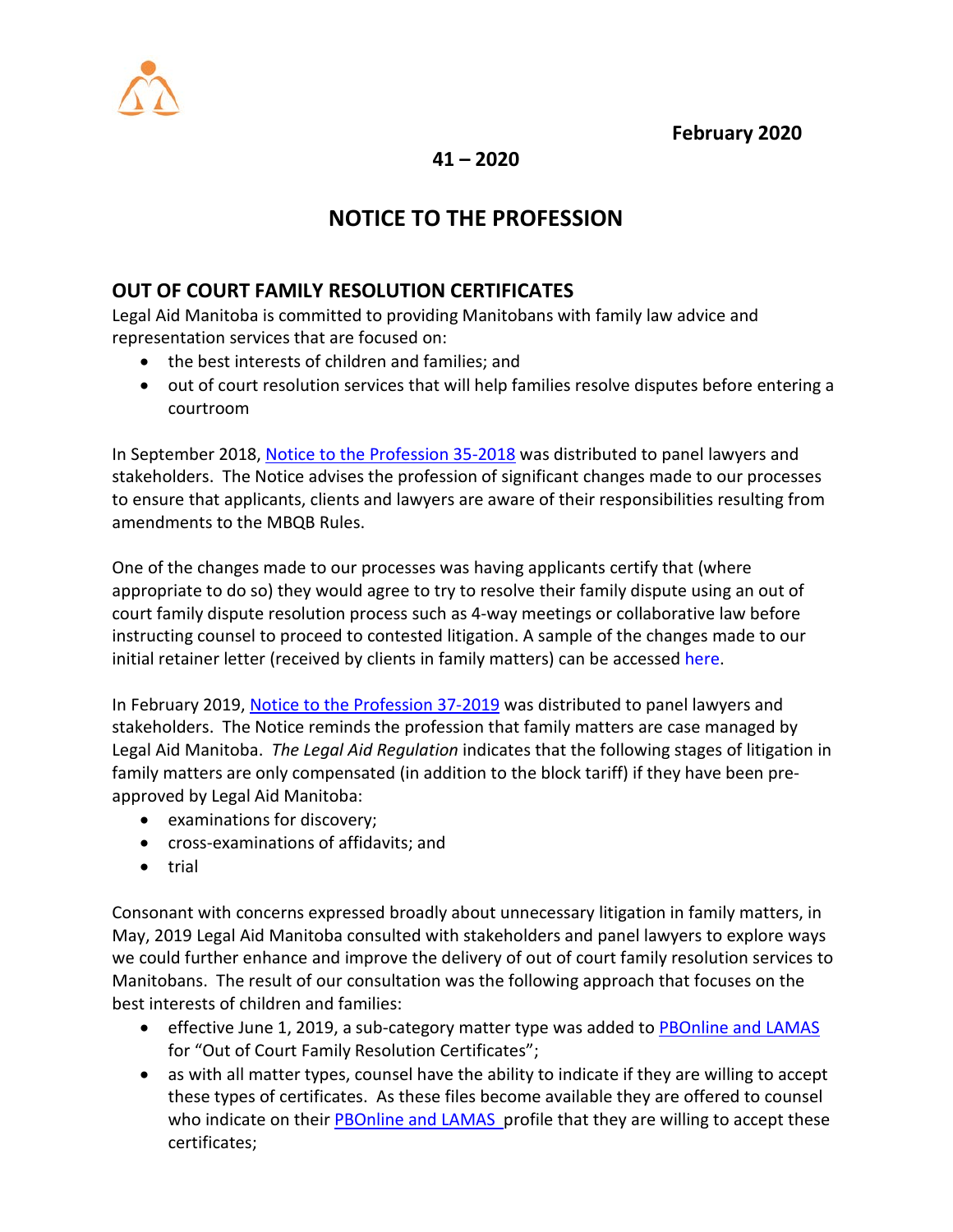

- opposing parties that each qualify for legal aid are granted coverage on the condition that the matter be dealt with using an out of court family resolution process such as collaborative law, 4-way settlement meetings, etc.;
- the certificate is case managed by Legal Aid Manitoba and issues on the condition that contested litigation will not be allowed without further authorization from Legal Aid Manitoba;
- clients who fail to cooperate with counsel run the risk of having their coverage cancelled.

Between June 1, 2019 and February 20, 2020, over 1,450 certificates have issued as Out of Court Family Resolution Certificates.

Our statistical information indicates that the overwhelming majority of these matters are being resolved without the need for contested litigation; however, to streamline the process for counsel making a request for authorization to proceed to contested litigation on these matters, LAM has made changes to PBOnline effective February 18, 2020 that guides counsel through a series of questions that will inform LAM's decision-making Below are step by step instructions for counsel to follow:

*From the PB Online Statement of Accounts page, search for the file you want to make the request on and then click more.*

| New Application LAM Forms                      |                                                     | Tasks Search (Statement of Accounts                                                                                                                                                                                                                       | Profile | Log Out                | Terms of Use           | Help                                                                                                                                                            |
|------------------------------------------------|-----------------------------------------------------|-----------------------------------------------------------------------------------------------------------------------------------------------------------------------------------------------------------------------------------------------------------|---------|------------------------|------------------------|-----------------------------------------------------------------------------------------------------------------------------------------------------------------|
|                                                |                                                     |                                                                                                                                                                                                                                                           |         |                        |                        |                                                                                                                                                                 |
| <b>New Certificate Statement of Account</b>    |                                                     |                                                                                                                                                                                                                                                           |         |                        |                        |                                                                                                                                                                 |
| issued.                                        |                                                     |                                                                                                                                                                                                                                                           |         |                        |                        | You can look up any certificate issued to you since April 1, 2009. The default shows certificates with at least one legal matter remaining open. It is sorted f |
| Your File #, LAM File # or client name 5441234 |                                                     | Certificates Any                                                                                                                                                                                                                                          |         | Sort Chronologically v |                        |                                                                                                                                                                 |
| Certificates Issued Between (Start Date)       |                                                     | and (End Date)                                                                                                                                                                                                                                            |         | <b>Search</b>          |                        |                                                                                                                                                                 |
|                                                | LAM's File # 5441234 Smith, Mary Jane<br>for trial. | Legal Matter 875549 Separation (Indicated) (Tariff 2) No Trial without Authorization: On all Domestic Tariff Legal Matters,<br>counsel must provide a written opinion to the Area Director, and receive Area Director approval, prior to setting a matter |         |                        | Change My File Numbers | more                                                                                                                                                            |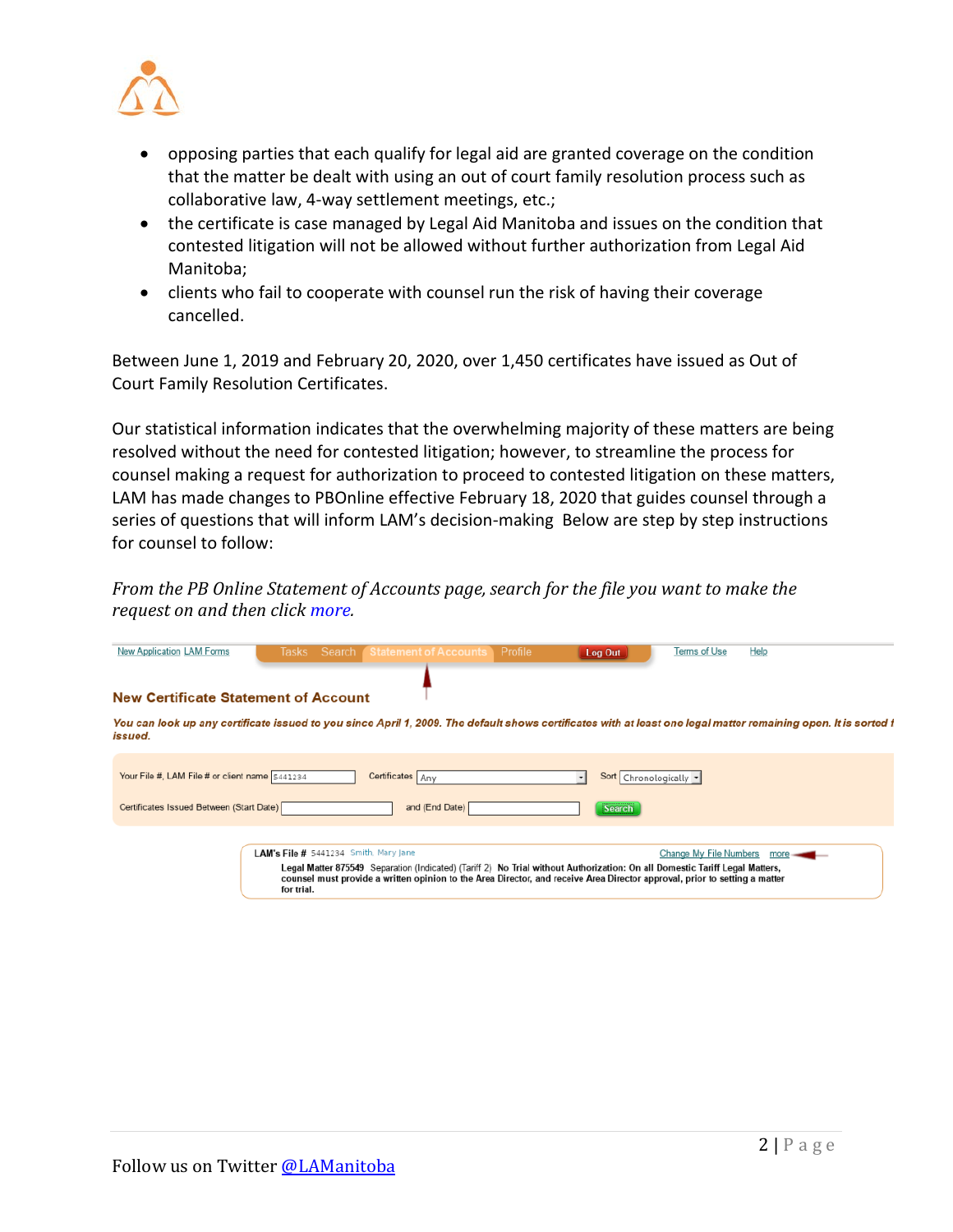

## *Click on Request New Authorizations*

| for trial.<br>Commence and conclude family proceedings and all corollary relief, costs<br>(FD19-01-<br>Legal Accounts see Notes<br>Request New Authorizations<br>New Statement of Account | A possible conflict has been identified. No fees and disbursements may be payable if a conflict arises and new counsel must be appointed. |
|-------------------------------------------------------------------------------------------------------------------------------------------------------------------------------------------|-------------------------------------------------------------------------------------------------------------------------------------------|
| Certificate<br>Letter To Client $[+]$<br>$[+]$                                                                                                                                            | <b>Extension Of Time Email</b> [+]<br><b>Online Application</b>                                                                           |
| All file documents in a ZIP file                                                                                                                                                          |                                                                                                                                           |

## *Check off Contested Litigation*

| New Authorization Request                                                                                  |
|------------------------------------------------------------------------------------------------------------|
| Pending                                                                                                    |
|                                                                                                            |
| Trial                                                                                                      |
|                                                                                                            |
|                                                                                                            |
| Contested Litigation                                                                                       |
|                                                                                                            |
|                                                                                                            |
| Examination for Discovery or on an Affidavit, Number of People                                             |
|                                                                                                            |
|                                                                                                            |
| Travel Waiting Time                                                                                        |
|                                                                                                            |
| Disbursement Type<br>Quick Description<br>Amount Requested                                                 |
| ▼                                                                                                          |
|                                                                                                            |
| Travel From<br>Travel To                                                                                   |
| # of trips<br>Winnipeg<br>▼                                                                                |
|                                                                                                            |
|                                                                                                            |
| Attach<br>PDF or scanned image of quote or documentation. DO NOT use for submitting Statement of Accounts. |
|                                                                                                            |
| Message / Additional Requests                                                                              |
|                                                                                                            |
|                                                                                                            |
| <b>Request Authorization</b>                                                                               |
|                                                                                                            |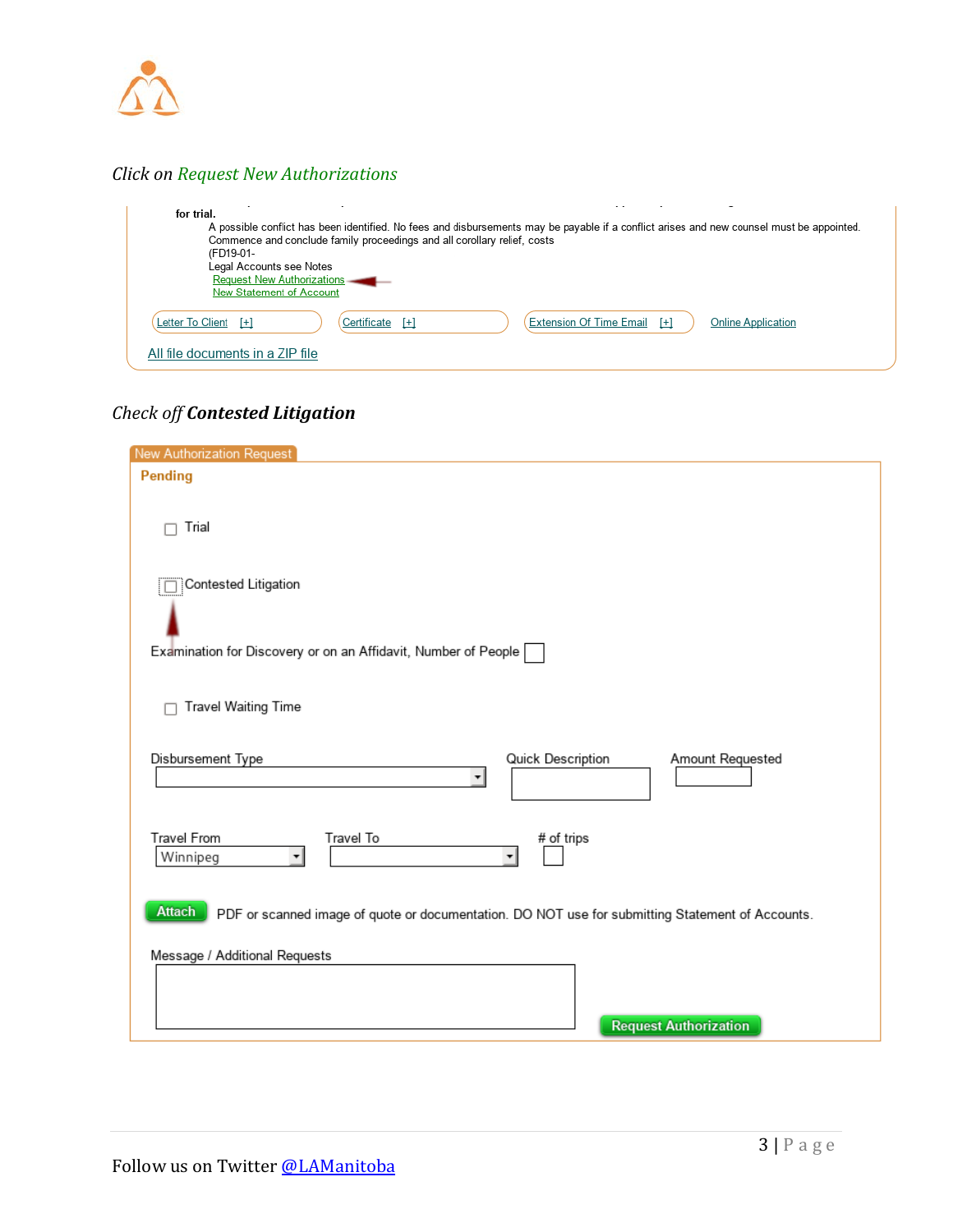

#### Read and check off the different options as applicable

#### Contested Litigation

- $\Box$  To the extent that it was appropriate to do so, did your client try to resolve their family law matter through a family dispute resolution process which may include, (but is not limited to) 4-way settlement meetings, mediation and/or collaborative law before instructing my lawyer to proceed to contested litigation?
- To the extent that it is appropriate to do so, and/or required by law, did your client attend and complete the "For the Sake of the Children" parent information program operated by the government of Manitoba?
- □ Did your client deal with you in good faith? Did your client provide you with all necessary and reasonable information requested including (but not limited to) the following financial information:
	- . income tax returns for each of the three most recent tax years;
	- notices of assessment and reassessment from the Canada Revenue Agency for each of the three most recent tax years;
	- the most recent statement of earnings or pay slip showing year to date earnings, or a letter from their employer stating their salary or wages;
	- financial statements if self employed or control a corporation;
	- information on income received from employment insurance, workers' compensation, disability payments, and social or public assistance.

 $\Box$  Did your client take all steps in their power:

- To reduce any conflict between themselves and the opposing party;
- Avoid actions that would expose any child of the relationship to conflict that arises;
- Promote co-operative solutions, wherever appropriate;
- Promote co-operative solutions, wherever appropriate;
- Maintain and continue all insurance coverage without change in coverage or beneficiary; and
- Ensure all steps and actions protected the best interests of the child(ren).

 $\Box$  Your client did not:

- Dispose of any assets of the relationship except by an agreement in writing;
- Harass belittle or denigrate the other party;
- Instruct you to take a position that is unreasonable or contrary to the best interest of the child(ren) of the relationship.

 $\Box$  Did the opposing party meet all five of the above conditions?

Based on the selections made, counsel may be required to provide further detail before authorization is granted.

This approach to resolving family disputes keeps the focus on the best interests of children and families, and aligns with the new approach taken by the Manitoba Court of Queen's Bench to family justice in our province.

If you have questions of a technical nature, please contact pbhelpdesk@legalaid.mb.ca